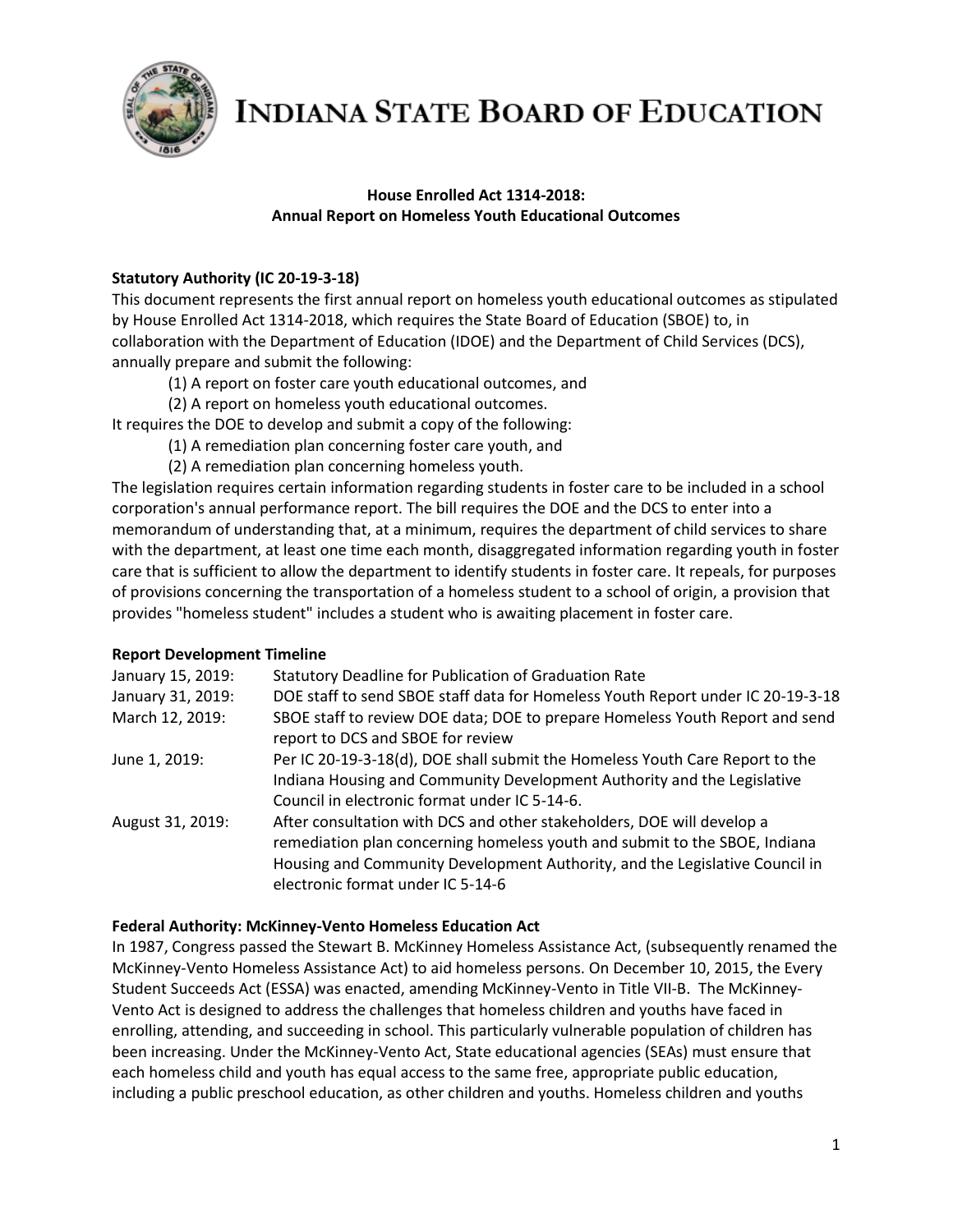

must have access to the educational and related services that they need to enable them to meet the same challenging State academic standards to which all students are held. In addition, homeless students may not be separated from the mainstream school environment. SEAs and local educational agencies (LEAs) are required to review and undertake steps to revise laws, regulations, practices, or policies that may act as barriers to the identification, enrollment, attendance, or success in school of homeless children and youths.

#### **Defining Homelessness**

Section 725(2) of the McKinney-Vento Act defines "homeless children and youths" as individuals who lack a fixed, regular, and adequate nighttime residence. The term includes:

- I. Children and youths who are sharing the housing of other persons due to loss of housing, economic hardship, or a similar reason (sometimes referred to as "doubled-up"); living in motels, hotels, trailer parks, or camping grounds due to lack of alternative adequate accommodations; living in emergency or transitional shelters; or abandoned in hospitals;
- II. Children and youths who have a primary nighttime residence that is a public or private place not designed for, or ordinarily used as, a regular sleeping accommodation for human beings;
- III. Children and youths who are living in cars, parks, public spaces, abandoned buildings, substandard housing, bus or train stations, or similar settings; and
- IV. Migratory children who qualify as homeless because they are living in circumstances described above. The term "migratory children" means children who are (or whose parent(s) or spouse(s) are) migratory agricultural workers, including migratory dairy workers or migratory fishermen, and who have moved from one school district to another in the preceding 36 months, in order to obtain (or accompany such parents or spouses in order to obtain) temporary or seasonal employment in agricultural or fishing work.

Under the Indiana Education for Homeless Children and Youth State Plan, homeless children are defined as "children living with a parent in a domestic violence shelter; runaway children and children and youth who have been abandoned or forced out of their home by parents or other caretakers; and school-aged parents living in houses for school-aged parents if they have no other available living accommodations."

#### **The Unique Challenges of Homeless Youth**

Youth experiencing homelessness can find it difficult to access stable income, education, and employment, as do many single parents. Though many programs for homeless youth in Indiana focus on skills development, homeless families find it challenging in obtaining adequate educational supports for their children.

Homeless youth may experience any, or often several, of the following complications that can inhibit their physical, emotional, social, and academic development:

- **Vouth homelessness stems in large part from problems or conflict in families and homes.** 
	- $\circ$  Research has found a clear link between parental substance abuse and youth running away from home. Increasingly, these substances are opioids, leading to both youth and family homelessness.
	- $\circ$  20-40% of unaccompanied homeless youth were sexually abused in their homes,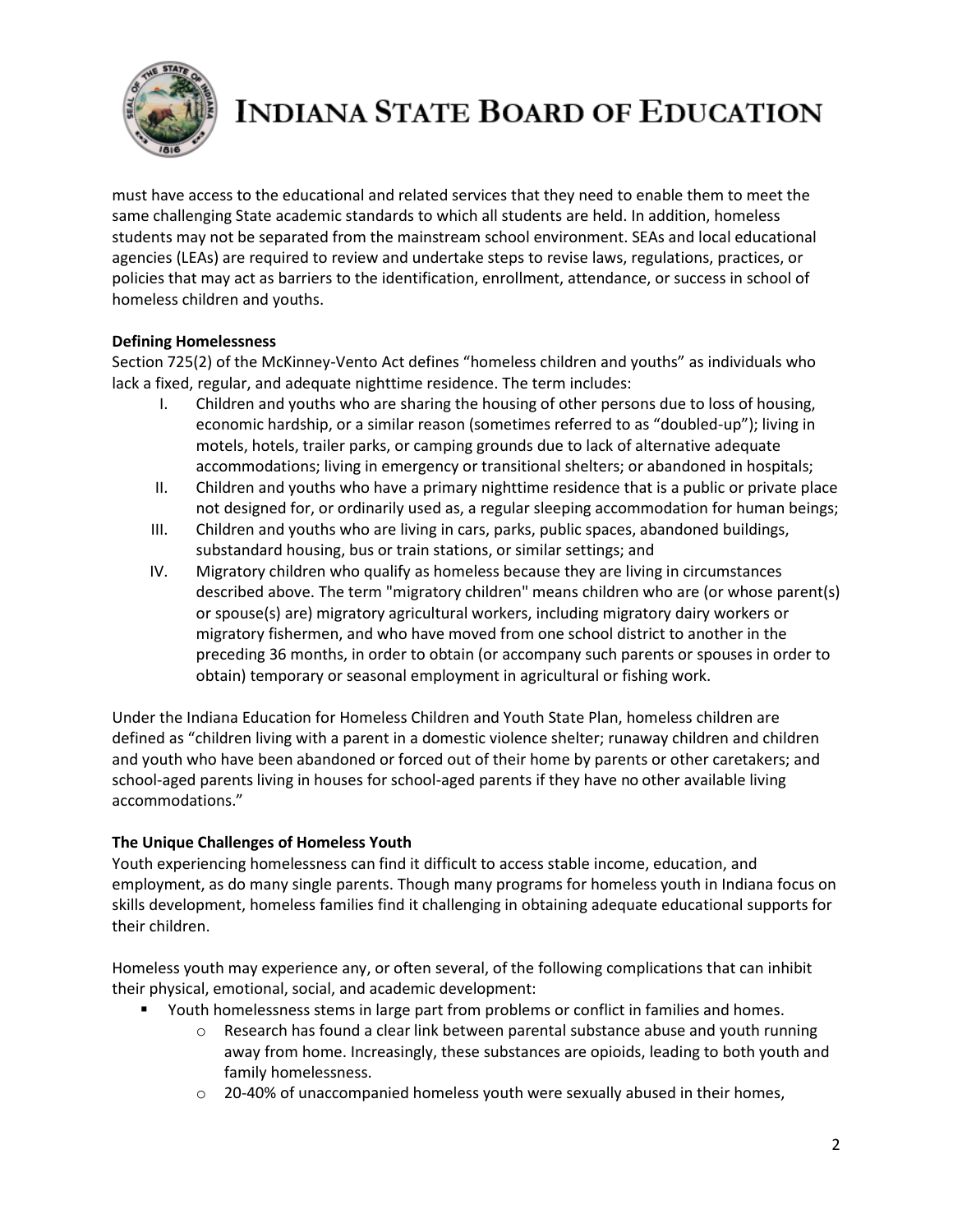

while 40-60% were abused physically.

- Youth are served by a distinct infrastructure involving separate systems of justice, education, health, and child protection/welfare.
- **Many youth enter homelessness with little or no work experience.**
- Youth are in the process of transitioning toward adulthood and may not have acquired personal, social, and life skills that make independent living possible.
- Youth often avoid the homeless-serving system out of fear of authorities.
- For youth under age of 18, the situation is complicated by the obligation of families and/or the government to care for them and provide for their basic needs.
- Many youth are forced to abandon their education because of homelessness.
- For youth involved with the Child Intervention System, these issues are further magnified if healthy transitions are not prioritized.

Youth who experience homelessness are especially vulnerable to criminal victimization, sexual exploitation, labor and sex trafficking, or traumatic stress. As communities are creating systems of support for precariously housed youth and those experiencing homelessness, they must take all of these different life experiences into account.

#### **The Barriers for Homeless Youth**

Students experiencing homelessness face extreme challenges in completing high school. They frequently go hungry, suffer chronic and acute illnesses, and are subjected to constant stress. They also have high levels of school mobility. Homeless youth move frequently due to limits on the length of their stay in a shelter or temporary accommodations or to escape abusive family members. Too often, these moves lead to school changes. Although the McKinney-Vento Act provides homeless students with the right to remain in a single school despite housing changes, the reality of their living situation often forces students to transfer schools multiple times in a single year.

The absence of a stable living arrangement has a devastating impact on educational outcomes for youth. For many students who are homeless, not having the proper school records often leads to incorrect classroom placement. Medical records, immunization records, previous school transcripts, proof of residency, and for unaccompanied youth, parental permission slips, are some of the "paper" barriers to students being placed efficiently and appropriately within school districts.

When students change schools frequently, it is difficult for educators to correctly identify their needs and ensure proper academic placement. Parents and educators may also have difficulty identifying the difference between academic or social difficulties that result from the stress of homelessness and mobility. Also, transportation can be an obstacle that further prevents many homeless children and youth from obtaining education. Stigmas about homelessness combined with lack of support from the school district can often prevent homeless students from receiving the best education possible.

The lack of education is the top risk factor for youth homelessness. The only way to keep unaccompanied homeless youth safe is to ensure they can access services, such as shelter and housing, health care, and education. Yet, a recent survey in Indiana revealed significant barriers for youth accessing these services in additional to the "paper" barriers impeding their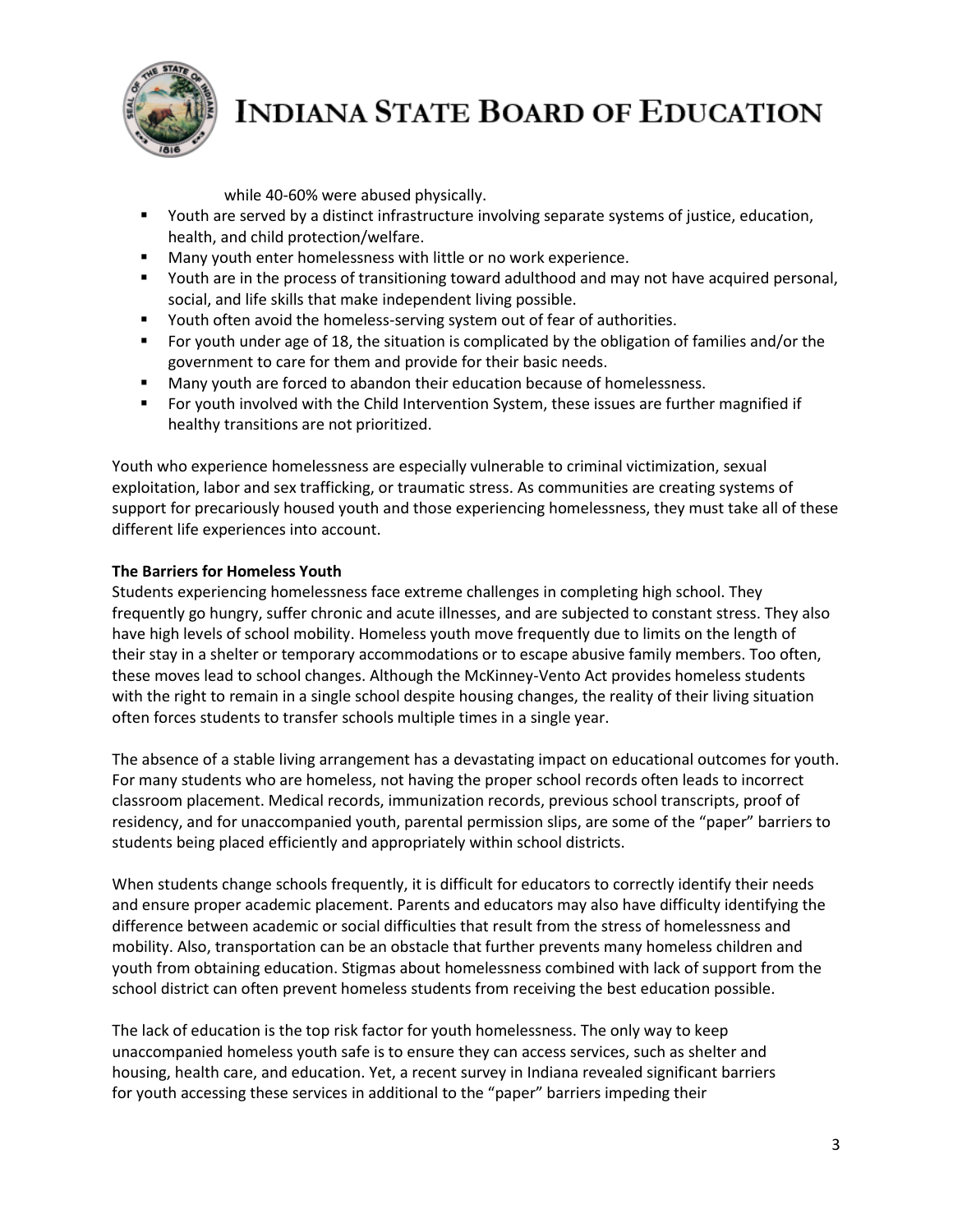

educational success. Youth under 18 in particular face logistical hurdles, including:

- Being unable to consent for shelter and housing services;
- Avoiding services due to fear of child welfare involvement; and
- Being unable to obtain their own birth certificate and state-issued identification card.

#### **National Homeless Youth Statistics**

[National Alliance to End Homelessness](https://endhomelessness.org/homelessness-in-america/homelessness-statistics/state-of-homelessness-report/) studies show that:

- One in seven young people between the ages of 10 and 18 will run away from home.
- Youth ages 12 to 17 are more at risk of homelessness than adults.
- 75% of runaways are female.
- Estimates of the number of pregnant homeless girls are between 6 to 22%.
- Between 20 to 40% of homeless youth identify as LGBTQ.
- 46% of runaway and homeless youth reported being physically abused; 38% reported being emotionally abused; and 17% reported being forced into unwanted sexual activity by a family or household member.
- 75% of homeless or runaway youth have dropped out or will drop out of school.
- Nationally, 700,000 youth ages 13-17 experience homelessness each year; and 3.5 million young adults ages 18-25 experience homelessness each year.
- The prevalence of homelessness is almost the same in both rural and urban areas.

#### **Indiana's Homeless Youth Statistics**

Indiana's public schools identified nearly 19,789 homeless students in the 2017-2018 school year, which includes 1,164 unaccompanied youth. Below are data comparing the achievement levels on homeless youth in Indiana to all students. The majority of homeless students, approximately 16,723, are enrolled in traditional public schools, with a small percentage attending Charters. Nonpublic schools do not report homeless status to the state, so the enrollment of homeless students is currently unknown.

|                                         | <b>Homeless</b><br><b>Student Count</b> | Percentage | <b>All Students</b> | Percentage |
|-----------------------------------------|-----------------------------------------|------------|---------------------|------------|
| <b>Traditional Public</b>               | 16723                                   | 96.4%      | 1006278             | 88.3%      |
| Charter                                 | 612                                     | 3.5%       | 47089               | 4.1%       |
| State Run (Blind, Deaf,<br>Corrections) | 16                                      | 0.1%       | 821                 | 0.1%       |

#### **School Type (Enrollment Count)**

**\*Non-public schools do not report homeless status**

Of the 1,088 potential homeless youth graduates, 895 (82.3%) graduated in the 2018. This was only slightly less than the graduation rate of all students at 88.1%. The challenges of homelessness and mobility lead to lower rates of high school graduation among homeless students. Nationally, data show that students who experience homelessness even one time while in high school have higher dropout rates than other economically disadvantaged students.

Homeless students did have substantially a higher rate of waivers for graduation requirements than all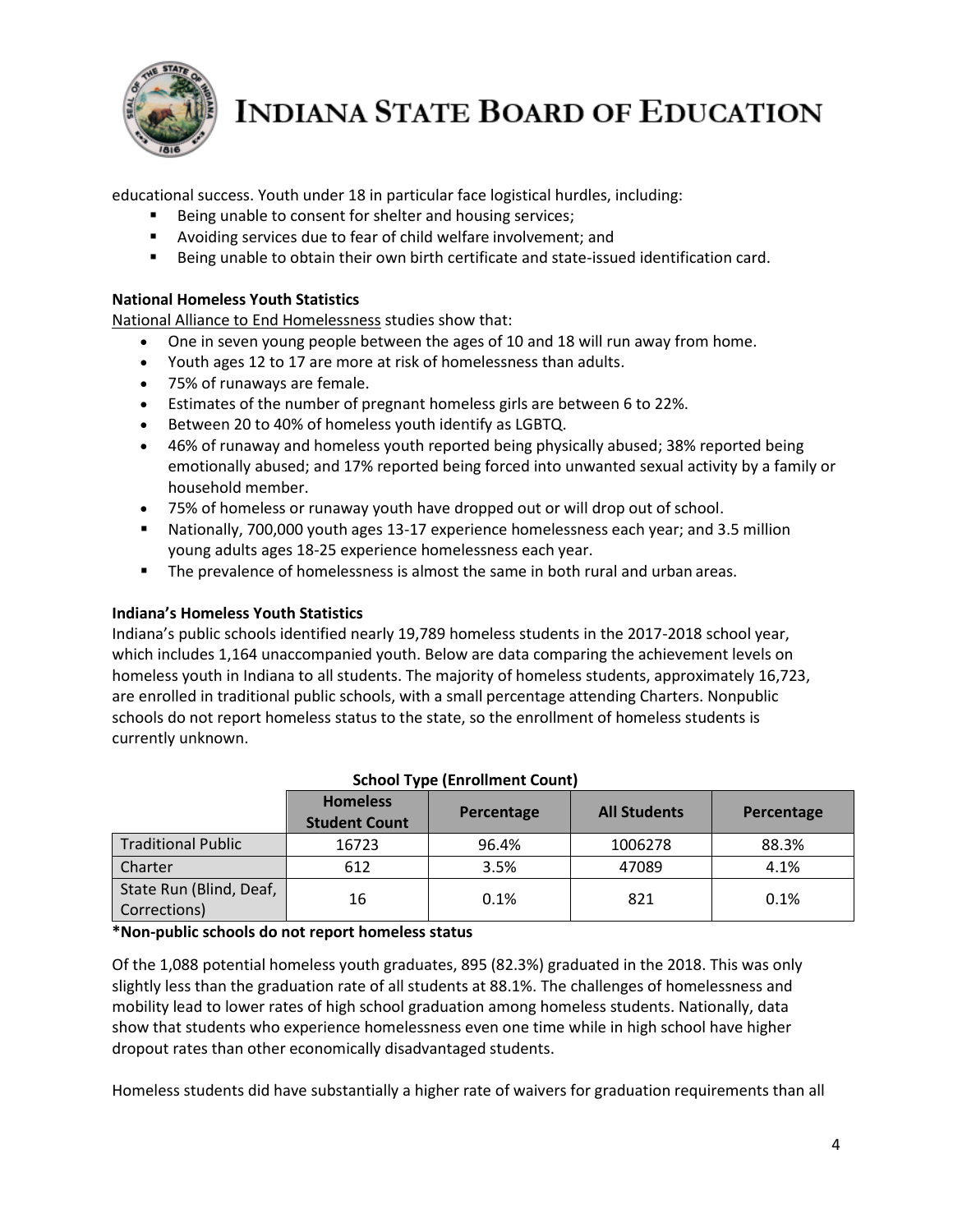

students – 22.7% of homeless students received a wavier compared to 8.3% of all students. This indicates that more homeless students struggle meeting the proficiency benchmark on ISTEP 10 than their peers. The majority of homeless students earn a Core 40 designation (66.7%), which is higher than their peers (50.7%). More homeless students also earn a General designation (19.9%) than their peers (9.5%). Although, homeless students earn fewer Honors designations than their peers. This again reiterates lower academic achievements for homeless students when compared to all Indiana students.

| <b>Overall Graduation Rate</b>                                         |      |     |       |  |  |  |
|------------------------------------------------------------------------|------|-----|-------|--|--|--|
| <b>Total Graduates</b><br><b>Cohort Size</b><br><b>Graduation Rate</b> |      |     |       |  |  |  |
| <b>Homeless</b>                                                        | 1088 | 895 | 82.3% |  |  |  |
| All Students<br>88.1%<br>72466<br>82234                                |      |     |       |  |  |  |

| <b>Waivers for Graduation Requirements</b> |  |
|--------------------------------------------|--|
|--------------------------------------------|--|

|                 | <b>Waiver Graduates</b> | <b>Graduate Waiver</b><br>Rate | <b>Non-Waiver</b><br><b>Graduates</b> | <b>Non-Waiver</b><br><b>Graduation Rate</b> |
|-----------------|-------------------------|--------------------------------|---------------------------------------|---------------------------------------------|
| <b>Homeless</b> | 203                     | 22.7%                          | 692                                   | 63.6%                                       |
| All Students    | 6029                    | 8.3%                           | 66437                                 | 80.8%                                       |

| Diploma Type                               |                                                                                      |       |       |       |  |  |  |
|--------------------------------------------|--------------------------------------------------------------------------------------|-------|-------|-------|--|--|--|
|                                            | % Diploma<br>% Diploma (All)<br><b>All Students</b><br><b>Homeless</b><br>(Homeless) |       |       |       |  |  |  |
| General                                    | 178                                                                                  | 19.9% | 6862  | 9.5%  |  |  |  |
| Core 40                                    | 597                                                                                  | 66.7% | 36740 | 50.7% |  |  |  |
| Core 40 - Academic<br><b>Honors</b>        | 94                                                                                   | 10.5% | 23770 | 32.8% |  |  |  |
| Core 40 - Technical<br><b>Honors</b>       | 11                                                                                   | 1.2%  | 1567  | 2.2%  |  |  |  |
| Core 40 - Academic<br>and Technical Honors | 15                                                                                   | 1.7%  | 3278  | 4.5%  |  |  |  |
| International<br><b>Baccalaureate</b>      | 0                                                                                    | 0%    | 248   | 0.3%  |  |  |  |

Regarding the retention and promotion of students for 2017-18 and 2018-19, slightly more homeless students (2.7%) were retained in prekindergarten through grade 11 when compared to all Indiana students (1.8%). Students tend to be retained more often in earlier grades than later – most often in Prekindergarten, though some students may repeat a year in high school due to credit deficiencies.

|              | =01, 10 TOWEDING FIGHTSHOT, RECEIVED FIGHTSHOT |                 |                   |          |                    |  |
|--------------|------------------------------------------------|-----------------|-------------------|----------|--------------------|--|
|              | <b>Student Count</b>                           | <b>Retained</b> | <b>Retained %</b> | Promoted | <b>Promotion %</b> |  |
| Homeless     | 14341                                          | 388             | 2.7%              | 13953    | 97.3%              |  |
| All Students | 1009855                                        | 18464           | 1.8%              | 991391   | 98.2%              |  |

#### **2017-18 Total Grade Promotion/Retention (PreK-11)**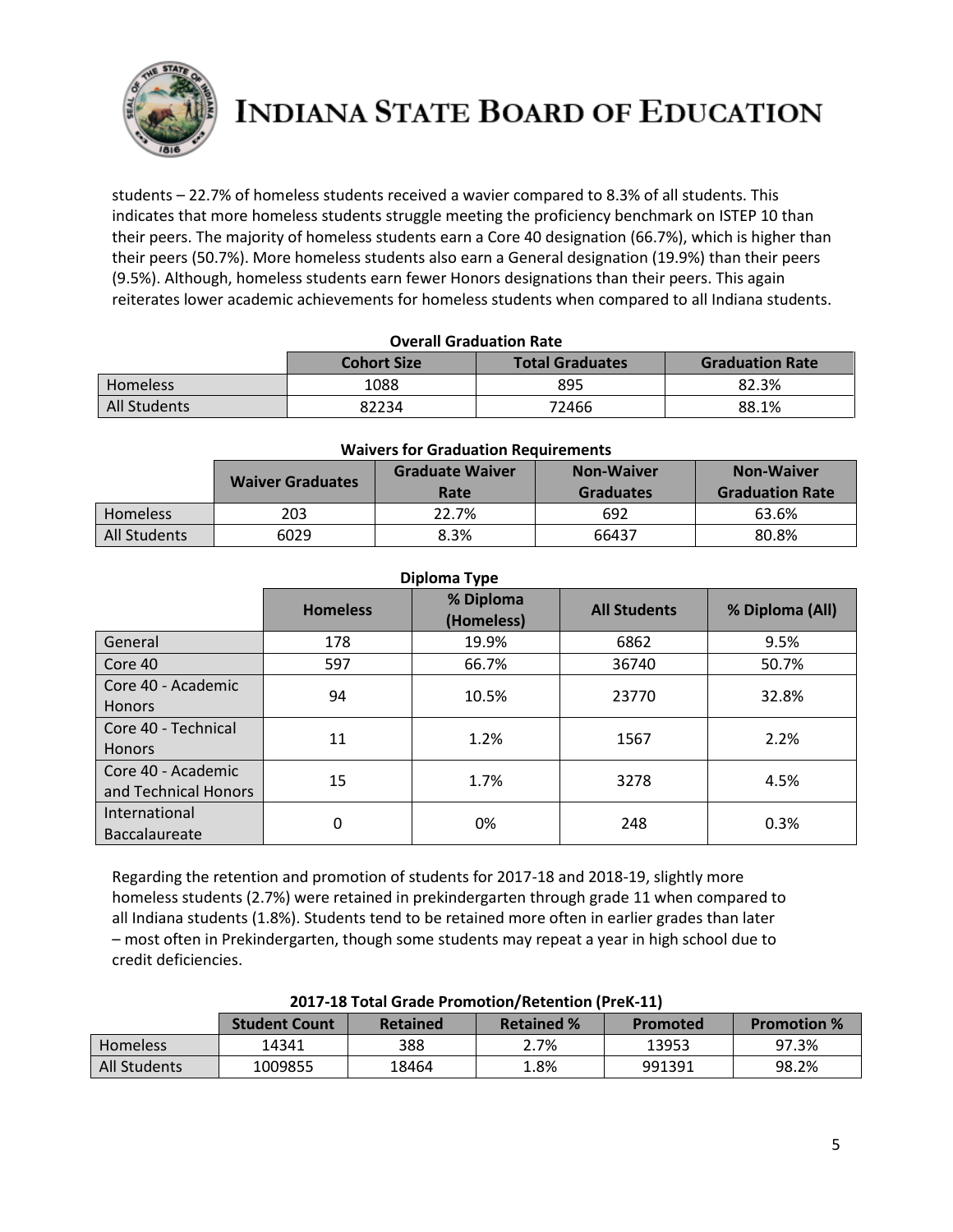

|                 | <b>Student Count</b> | <b>Retained</b> | <b>Retained %</b> | <b>Promoted</b> | <b>Promotion %</b> |
|-----------------|----------------------|-----------------|-------------------|-----------------|--------------------|
| Prekindergarten | 200                  | 54              | 27.0%             | 146             | 73.0%              |
| Kindergarten    | 1337                 | 121             | 9.1%              | 1216            | 90.9%              |
| Grade 1         | 1300                 | 71              | 5.5%              | 1229            | 94.5%              |
| Grade 2         | 1351                 | 32              | 2.4%              | 1319            | 97.6%              |
| Grade 3         | 1411                 | 40              | 2.8%              | 1371            | 97.2%              |
| Grade 4         | 1360                 | 15              | 1.1%              | 1345            | 98.9%              |
| Grade 5         | 1291                 | 4               | 0.3%              | 1287            | 99.7%              |
| Grade 6         | 1151                 | 4               | 0.3%              | 1147            | 99.7%              |
| Grade 7         | 1200                 | 8               | 0.7%              | 1192            | 99.3%              |
| Grade 8         | 1064                 | 5               | 0.5%              | 1059            | 99.5%              |
| Grade 9         | 1002                 | 8               | 0.8%              | 994             | 99.2%              |
| Grade 10        | 861                  | 11              | 1.3%              | 850             | 98.7%              |
| Grade 11        | 813                  | 15              | 1.8%              | 798             | 98.2%              |

#### **2017-18 and 2918-19 Total Grade Promotion/Retention Disaggregated by Grade**

There does not appear to be discrepancies in student retention across different subgroups of homeless students.

|                                                 | oo - o               |                 |                   |          |                    |
|-------------------------------------------------|----------------------|-----------------|-------------------|----------|--------------------|
|                                                 | <b>Student Count</b> | <b>Retained</b> | <b>Retained %</b> | Promoted | <b>Promotion %</b> |
| American Indian/<br>Alaskan Native              | 30                   | 0               | 0.0%              | 30       | 100.0%             |
| <b>Black</b>                                    | 3665                 | 95              | 2.6%              | 3570     | 97.4%              |
| Asian                                           | 309                  | $\overline{2}$  | 0.6%              | 307      | 99.4%              |
| Hispanic Ethnicity                              | 1665                 | 46              | 2.8%              | 1619     | 97.2%              |
| White                                           | 7570                 | 214             | 2.8%              | 7356     | 97.2%              |
| Multiracial<br>(two or more<br>races)           | 1092                 | 31              | 2.8%              | 1061     | 97.2%              |
| Native Hawaiian<br>or Other Pacific<br>Islander | 10                   | 0               | 0.0%              | 10       | 100.0%             |
| Female                                          | 7048                 | 172             | 2.4%              | 6876     | 97.6%              |
| Male                                            | 7293                 | 216             | 3.0%              | 7077     | 97.0%              |
| Free/Reduced<br>Lunch                           | 12521                | 327             | 2.6%              | 12194    | 97.4%              |
| Paid Lunch                                      | 1820                 | 61              | 3.4%              | 1759     | 96.6%              |
| <b>Special Education</b>                        | 3275                 | 113             | 3.5%              | 3162     | 96.5%              |
| General<br>Education                            | 11066                | 275             | 2.5%              | 10791    | 97.5%              |

**2017-18 Grade Promotion/Retention Disaggregated by Subgroup**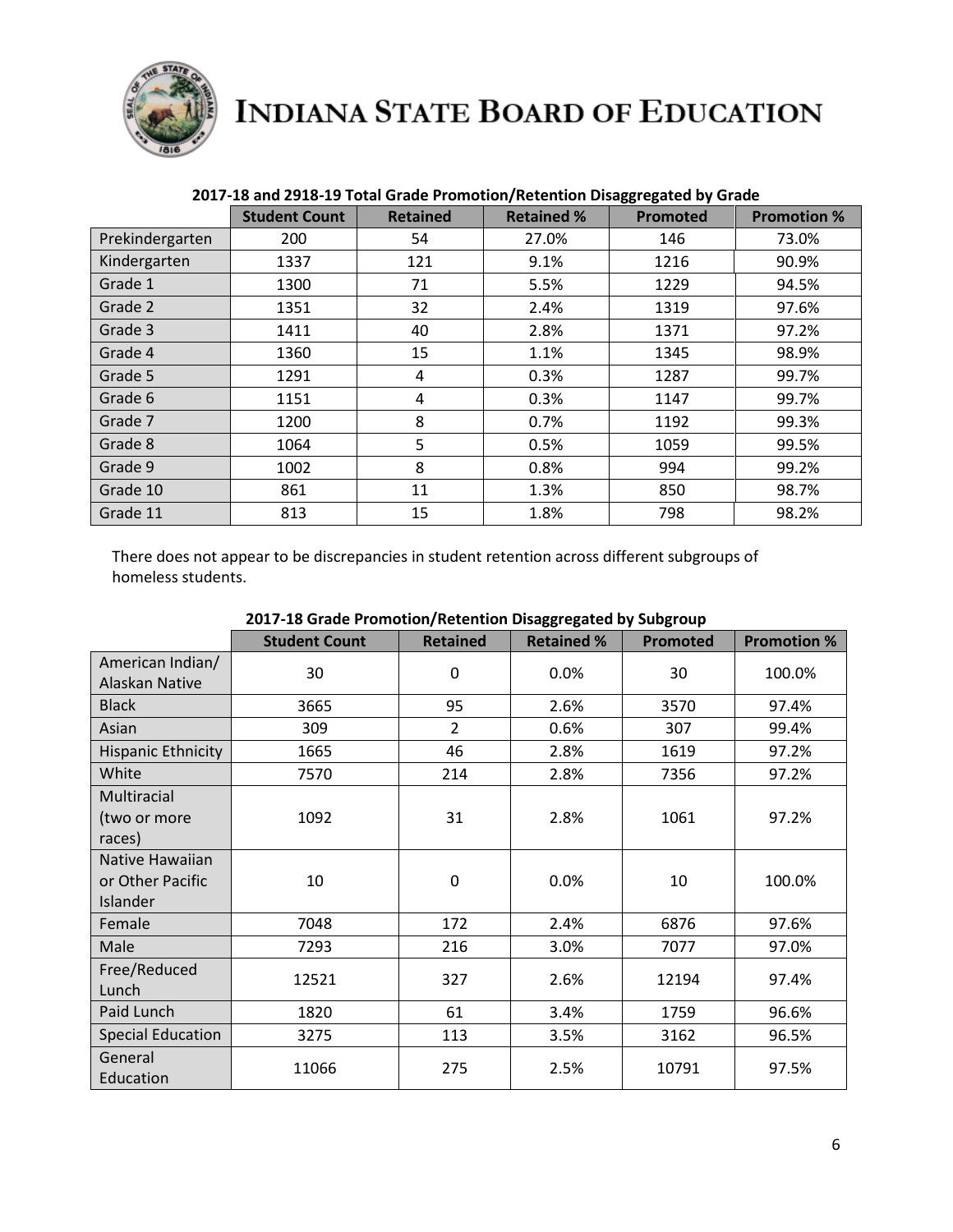

Comparatively, a higher percentage of homeless students are suspended (17.9%) and expelled (0.43%) compared to all students (8.9% and 0.28%, respectively). While expulsion is only marginally higher, suspension rates are more than double the percentage. Homeless students appear to have more suspensions and expulsions during grades 6 through 9. Black and white students, as well as male and low-income, tend to be on the receiving end of more disciplinary action than their peers. These trends track trends of non-homeless students, with poor, black, and male students often receiving the most disciplinary action from schools. As IDOE develop its remediation report, one important factor to examine is the type of disciplinary infractions most common for homeless students. One potential disciplinary issue that could be directly related to homelessness is chronic tardiness or truancy. Taking steps to mitigate these issues will be crucial for this population's success.

| <b>Discipline (Public Schools)</b> |  |
|------------------------------------|--|
|------------------------------------|--|

|                 | <b>Students</b><br>Suspended | <b>Suspension %</b> | <b>Students</b><br><b>Expelled</b> | <b>Expulsion %</b> | <b>Total number</b><br>of students |
|-----------------|------------------------------|---------------------|------------------------------------|--------------------|------------------------------------|
| <b>Homeless</b> | 3302                         | 17.9%               | 81                                 | 0.43%              | 18451                              |
| All Students    | 96370                        | 8.9%                | 3088                               | 0.28%              | 1075466                            |

|                  | <b>Students Suspended</b> | <b>Students Expelled</b> | <b>Total Students</b> |
|------------------|---------------------------|--------------------------|-----------------------|
| Pre-Kindergarten | 1                         | 0                        | 166                   |
| Kindergarten     | 103                       | 0                        | 1626                  |
| Grade 1          | 147                       | 0                        | 1574                  |
| Grade 2          | 175                       | 2                        | 1611                  |
| Grade 3          | 195                       | 0                        | 1649                  |
| Grade 4          | 230                       | 2                        | 1619                  |
| Grade 5          | 245                       | 6                        | 1501                  |
| Grade 6          | 310                       | 5                        | 1358                  |
| Grade 7          | 371                       | 6                        | 1394                  |
| Grade 8          | 347                       | 11                       | 1238                  |
| Grade 9          | 407                       | 16                       | 1231                  |
| Grade 10         | 298                       | 11                       | 1060                  |
| Grade 11         | 241                       | 13                       | 1218                  |
| Grade 12         | 250                       | 9                        | 1340                  |

#### **Discipline Disaggregated by Grade**

#### **Discipline Disaggregated by Subgroup**

|                           | <b>Students Suspended</b> | <b>Students Expelled</b> | <b>Total Students</b> |
|---------------------------|---------------------------|--------------------------|-----------------------|
| American Indian/Alaskan   |                           |                          | 39                    |
| <b>Native</b>             |                           |                          |                       |
| <b>Black</b>              | 1341                      | 25                       | 4875                  |
| Asian                     | 23                        |                          | 384                   |
| <b>Hispanic Ethnicity</b> | 284                       |                          | 2350                  |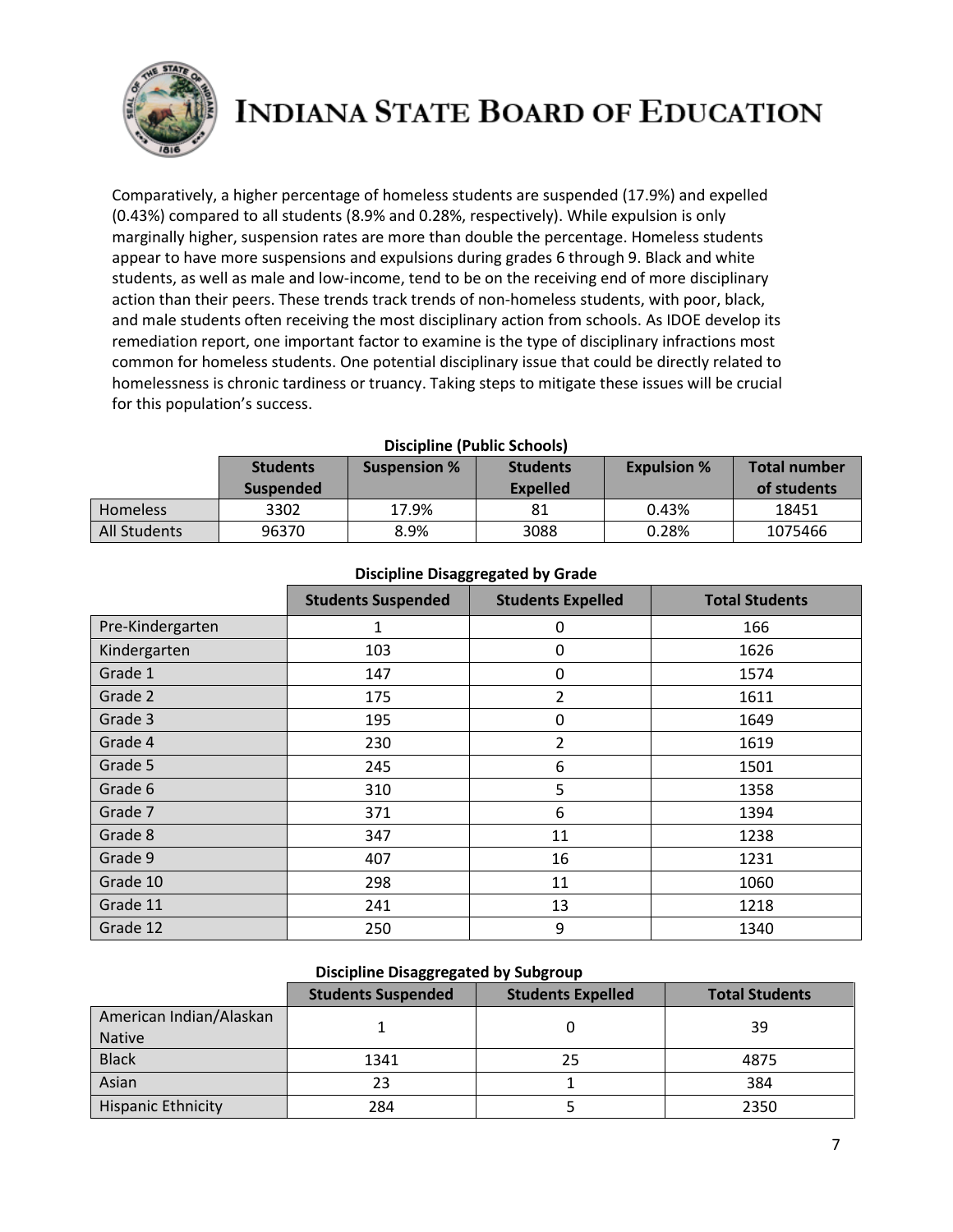

|                                              | <b>Students Suspended</b> | <b>Students Expelled</b> | <b>Total Students</b> |
|----------------------------------------------|---------------------------|--------------------------|-----------------------|
| White                                        | 1356                      | 45                       | 9428                  |
| Multiracial<br>(two or more races)           | 295                       | 5                        | 1352                  |
| Native Hawaiian or Other<br>Pacific Islander | 2                         | 0                        | 23                    |
| Female                                       | 1109                      | 27                       | 9107                  |
| Male                                         | 2193                      | 54                       | 9344                  |
| Free/Reduced Lunch                           | 3057                      | 75                       | 16263                 |
| Paid Lunch                                   | 244                       | 6                        | 2175                  |
| <b>Special Education</b>                     | 1017                      | 14                       | 3946                  |
| <b>General Education</b>                     | 2285                      | 67                       | 14505                 |

Similar to graduation rates, waivers, and diploma types, ISTEP scores for homeless students (41.3% and 34% in English and math, respectively) are also substantially lower than their peers (64.1% and 58.3%), again reiterating a significant gap in students' academic achievement and success. For both homeless students and their peers, proficiency rates are higher in English/Language Arts than Math. English passage rates are consistently rank in the low 40<sup>th</sup> percentile for all grades, save grade 5 with a passage rate of 37.6%. Math passage rates fluctuate in the 30<sup>th</sup> percentile, except for grade 7 at 26.8%. Of homeless students who pass ISTEP, black, Hispanic, and Special education have the lowest passage rates in both English and math, again mirroring trends for all students.

| <b>Total ISTEP Passage Rates (Grade 3-8)</b> |                                  |                                   |           |                                  |                                   |           |  |
|----------------------------------------------|----------------------------------|-----------------------------------|-----------|----------------------------------|-----------------------------------|-----------|--|
|                                              | <b>English/Language Arts</b>     |                                   |           | <b>Math</b>                      |                                   |           |  |
|                                              | <b>Tested</b><br><b>Students</b> | <b>Students</b><br><b>Passing</b> | Pass Rate | <b>Tested</b><br><b>Students</b> | <b>Students</b><br><b>Passing</b> | Pass Rate |  |
| <b>Homeless</b>                              | 7778                             | 3213                              | 41.3%     | 7820                             | 2659                              | 34.0%     |  |
| All Students                                 | 503181                           | 322541                            | 64.1%     | 504261                           | 294050                            | 58.3%     |  |

| <b>19TEL Tassage Nates (Graue 9-0) Disaggregated by Graue</b> |                              |                 |                  |                 |                 |                  |  |
|---------------------------------------------------------------|------------------------------|-----------------|------------------|-----------------|-----------------|------------------|--|
|                                                               | <b>English/Language Arts</b> |                 |                  | <b>Math</b>     |                 |                  |  |
|                                                               | <b>Tested</b>                | <b>Students</b> | <b>Pass Rate</b> | <b>Tested</b>   | <b>Students</b> | <b>Pass Rate</b> |  |
|                                                               | <b>Students</b>              | <b>Passing</b>  |                  | <b>Students</b> | <b>Passing</b>  |                  |  |
| Grade 3                                                       | 1476                         | 650             | 44.0%            | 1487            | 531             | 35.7%            |  |
| Grade 4                                                       | 1434                         | 590             | 41.1%            | 1443            | 537             | 37.2%            |  |
| Grade 5                                                       | 1352                         | 508             | 37.6%            | 1363            | 531             | 39.0%            |  |
| Grade 6                                                       | 1195                         | 491             | 41.1%            | 1198            | 376             | 31.4%            |  |
| Grade 7                                                       | 1237                         | 519             | 42.0%            | 1241            | 332             | 26.8%            |  |
| Grade 8                                                       | 1084                         | 455             | 42.0%            | 1088            | 352             | 32.4%            |  |

#### **ISTEP Passage Rates (Grade 3-8) Disaggregated by Grade**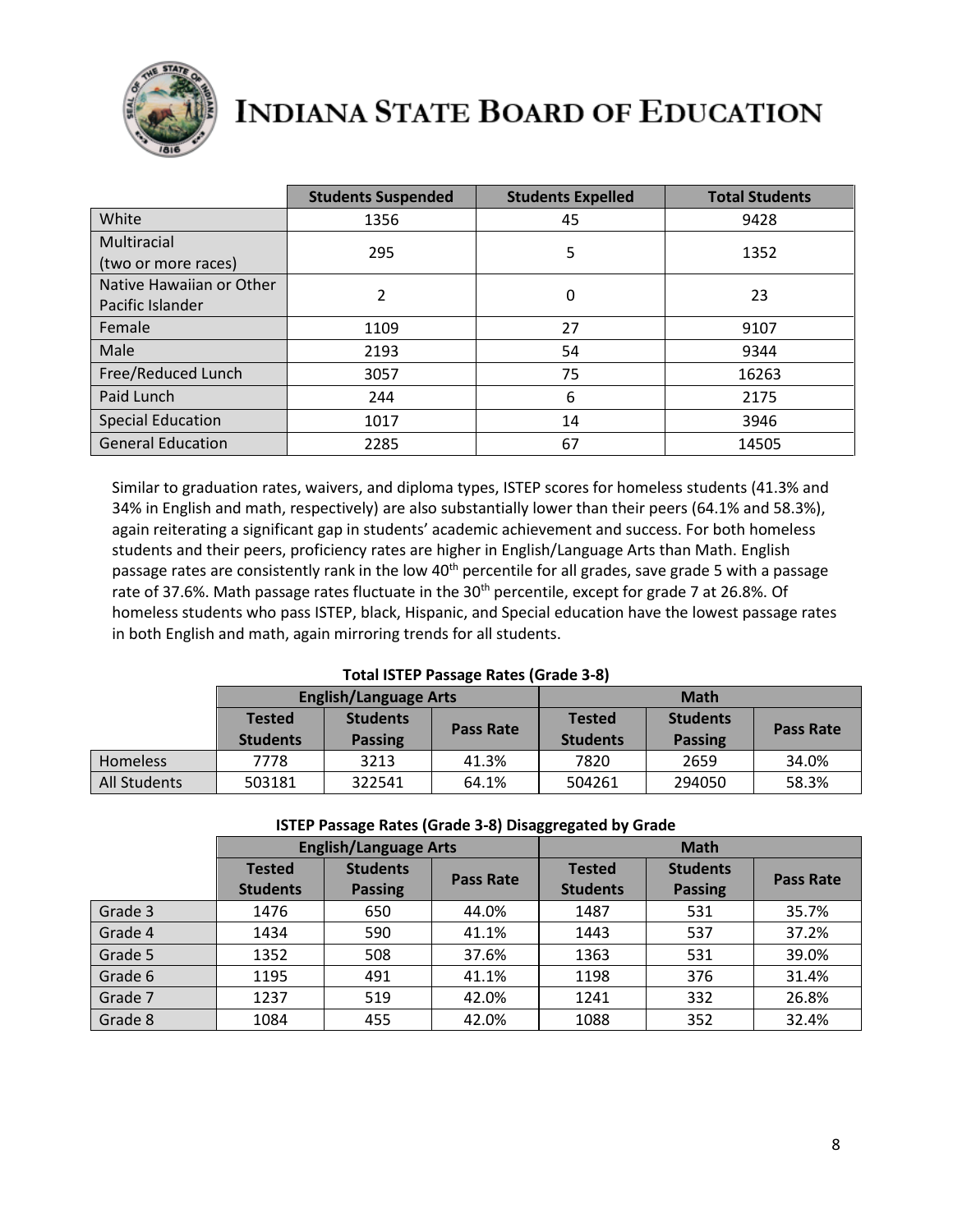

|                                                     | <b>English/Language Arts</b>     |                                   |           | <b>Math</b>                      |                                   |                  |
|-----------------------------------------------------|----------------------------------|-----------------------------------|-----------|----------------------------------|-----------------------------------|------------------|
|                                                     | <b>Tested</b><br><b>Students</b> | <b>Students</b><br><b>Passing</b> | Pass Rate | <b>Tested</b><br><b>Students</b> | <b>Students</b><br><b>Passing</b> | <b>Pass Rate</b> |
| American Indian/<br>Alaskan Native                  | ***                              | ***                               | ***       | $* * *$                          | ***                               | ***              |
| <b>Black</b>                                        | 1941                             | 544                               | 28.0%     | 1960                             | 370                               | 18.9%            |
| Asian                                               | 160                              | 65                                | 40.6%     | 160                              | 69                                | 43.1%            |
| <b>Hispanic Ethnicity</b>                           | 953                              | 353                               | 37.0%     | 954                              | 280                               | 29.4%            |
| White                                               | 4097                             | 1987                              | 48.5%     | 4110                             | 1710                              | 41.6%            |
| Multiracial<br>(two or more races)                  | 606                              | 256                               | 42.2%     | 615                              | 222                               | 36.1%            |
| Native Hawaiian or<br><b>Other Pacific Islander</b> | ***                              | $***$                             | $***$     | $***$                            | $***$                             | ***              |
| Female                                              | 3855                             | 1821                              | 47.2%     | 3869                             | 1340                              | 34.6%            |
| Male                                                | 3923                             | 1392                              | 35.5%     | 3951                             | 1319                              | 33.4%            |
| <b>Special Education</b>                            | 1637                             | 224                               | 13.7%     | 1654                             | 246                               | 14.9%            |
| <b>General Education</b>                            | 6141                             | 2989                              | 48.7%     | 6166                             | 2413                              | 39.1%            |

#### **ISTEP Passage Rates (Grade 3-8) Disaggregated by Subgroup**

The passage rate for students taking ISTEP for the first time is similarly as low as ISTEP in grades 3-8. Compared to their peers, homeless students have significantly lower achievement on the high school examination, with 28.8% passing English and 11.8% passing math the first time. This is due in large part to gaps in achievement in the elementary and middle school levels. As content becomes more complex and detailed, the importance of vertical articulation of subjects' foundational components increases, thus creating wide gaps when that foundation is lacking.

#### **ISTEP Grade 10 (First Time)**

|              | <b>English/Language Arts</b>     |                                   |           | <b>Math</b>                      |                                   |                  |
|--------------|----------------------------------|-----------------------------------|-----------|----------------------------------|-----------------------------------|------------------|
|              | <b>Tested</b><br><b>Students</b> | <b>Students</b><br><b>Passing</b> | Pass Rate | <b>Tested</b><br><b>Students</b> | <b>Students</b><br><b>Passing</b> | <b>Pass Rate</b> |
| Homeless     | 852                              | 245                               | 28.8%     | 855                              | 101                               | 11.8%            |
| All Students | 80265                            | 47240                             | 58.9%     | 80192                            | 29003                             | 36.2%            |

|                                    | <b>English/Language Arts</b>     |                                   |                  | <b>Math</b>                      |                                                       |       |
|------------------------------------|----------------------------------|-----------------------------------|------------------|----------------------------------|-------------------------------------------------------|-------|
|                                    | <b>Tested</b><br><b>Students</b> | <b>Students</b><br><b>Passing</b> | <b>Pass Rate</b> | <b>Tested</b><br><b>Students</b> | <b>Students</b><br><b>Pass Rate</b><br><b>Passing</b> |       |
| American Indian/<br>Alaskan Native | ***                              | $***$                             | ***              | $***$                            | ***                                                   | ***   |
| <b>Black</b>                       | 246                              | 53                                | 21.5%            | 247                              | 13                                                    | 5.3%  |
| Asian                              | 27                               |                                   | 11.1%            | 26                               | 3                                                     | 11.5% |
| <b>Hispanic Ethnicity</b>          | 119                              | 28                                | 23.5%            | 120                              | 13                                                    | 10.8% |
| White                              | 404                              | 144                               | 35.6%            | 404                              | 68                                                    | 16.8% |

#### **ISTEP Grade 10 Disaggregated by Subgroups (First Time)**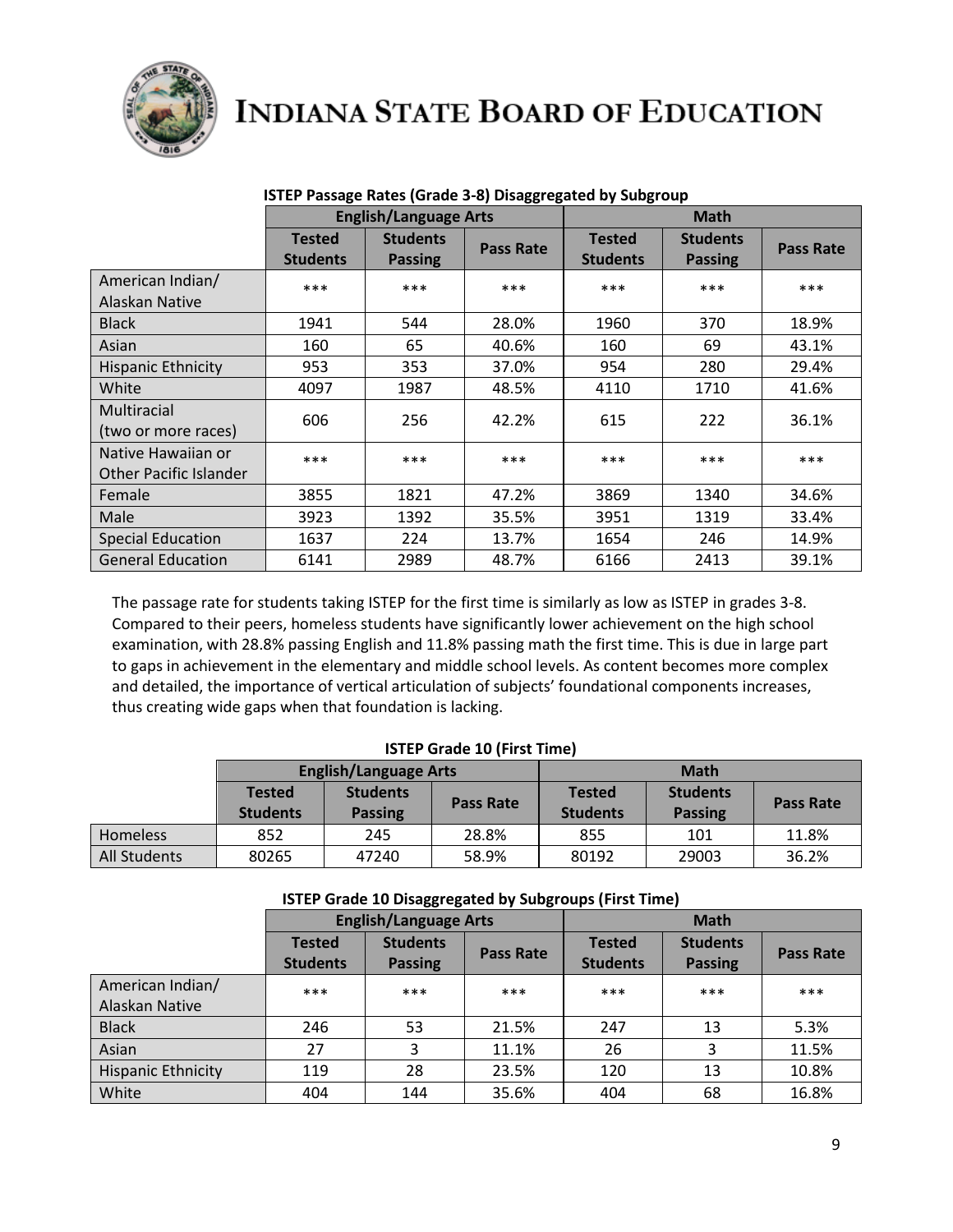

|                                                     | <b>English/Language Arts</b>     |                                   |                  | <b>Math</b>                      |                                   |                  |
|-----------------------------------------------------|----------------------------------|-----------------------------------|------------------|----------------------------------|-----------------------------------|------------------|
|                                                     | <b>Tested</b><br><b>Students</b> | <b>Students</b><br><b>Passing</b> | <b>Pass Rate</b> | <b>Tested</b><br><b>Students</b> | <b>Students</b><br><b>Passing</b> | <b>Pass Rate</b> |
| Multiracial<br>(two or more races)                  | 55                               | 16                                | 29.1%            | 57                               | 3                                 | 5.3%             |
| Native Hawaiian or<br><b>Other Pacific Islander</b> | ***                              | $***$                             | ***              | $***$                            | $***$                             | ***              |
| Female                                              | 433                              | 149                               | 34.4%            | 433                              | 52                                | 12.0%            |
| Male                                                | 419                              | 96                                | 22.9%            | 422                              | 49                                | 11.6%            |
| <b>Special Education</b>                            | 175                              | 14                                | 8.0%             | 176                              | 3                                 | 1.7%             |
| <b>General Education</b>                            | 677                              | 231                               | 34.1%            | 679                              | 98                                | 14.4%            |

Homeless students have an overall lower pass rate on IREAD-3 when compared to all students, with homeless students at 73.2% versus all students at 87.1%.

| <b>IREAD-3</b>                                                        |       |       |       |  |  |  |  |
|-----------------------------------------------------------------------|-------|-------|-------|--|--|--|--|
| <b>Tested Students</b><br><b>Students Passing</b><br><b>Pass Rate</b> |       |       |       |  |  |  |  |
| <b>Homeless</b>                                                       | 1498  | 1097  | 73.2% |  |  |  |  |
| All Students                                                          | 84405 | 73547 | 87.1% |  |  |  |  |

Examining the number and percentage of homeless students enrolled in schools disaggregated by their state accountability grade, the majority of homeless students attend a 'B' designated school, with the next highest amount attending a 'C' school. The distribution of homeless students at D and F schools is higher than their peers; overall, all students attend 'A' school at a greater percentage than homeless students.

|                    | А       | B       |         | D          |        | No Grade/Appeal<br><b>Pending</b> |
|--------------------|---------|---------|---------|------------|--------|-----------------------------------|
| Homeless Student   | 2954    | 5932    | 4264    | 2380       | 1171   | 594 (3.4%)                        |
| Count and %        | (17.1%) | (34.3%) | (24.7%) | $(13.8\%)$ | (6.8%) |                                   |
| All Students Count | 348952  | 413636  | 205648  | 91659      | 40137  |                                   |
| and $%$            | (30.8%) | (37.6%) | (18.2%) | $(8.1\%)$  | (3.5%) | 32394 (2.9%)                      |

#### **School Accountability Grades**

#### **Steps to Improving Educational Outcomes for Homeless Youth**

Unlike other systems youth interact with, like child welfare or juvenile justice, efforts to serve youth experiencing homelessness are not provided through a single, coordinated system of supports funded by a state or federal agency. Moreover, the varied and unique needs of youth experiencing homelessness require a wide range of interventions and solutions that no single funding stream can provide. Collaboration across federal, state, and local partners is needed to provide this full range of solutions.

To meet all the physical, developmental, and social needs of youth experiencing homelessness, we must design and implement a unified, collaborative response in every community. By August 31, 2019, the